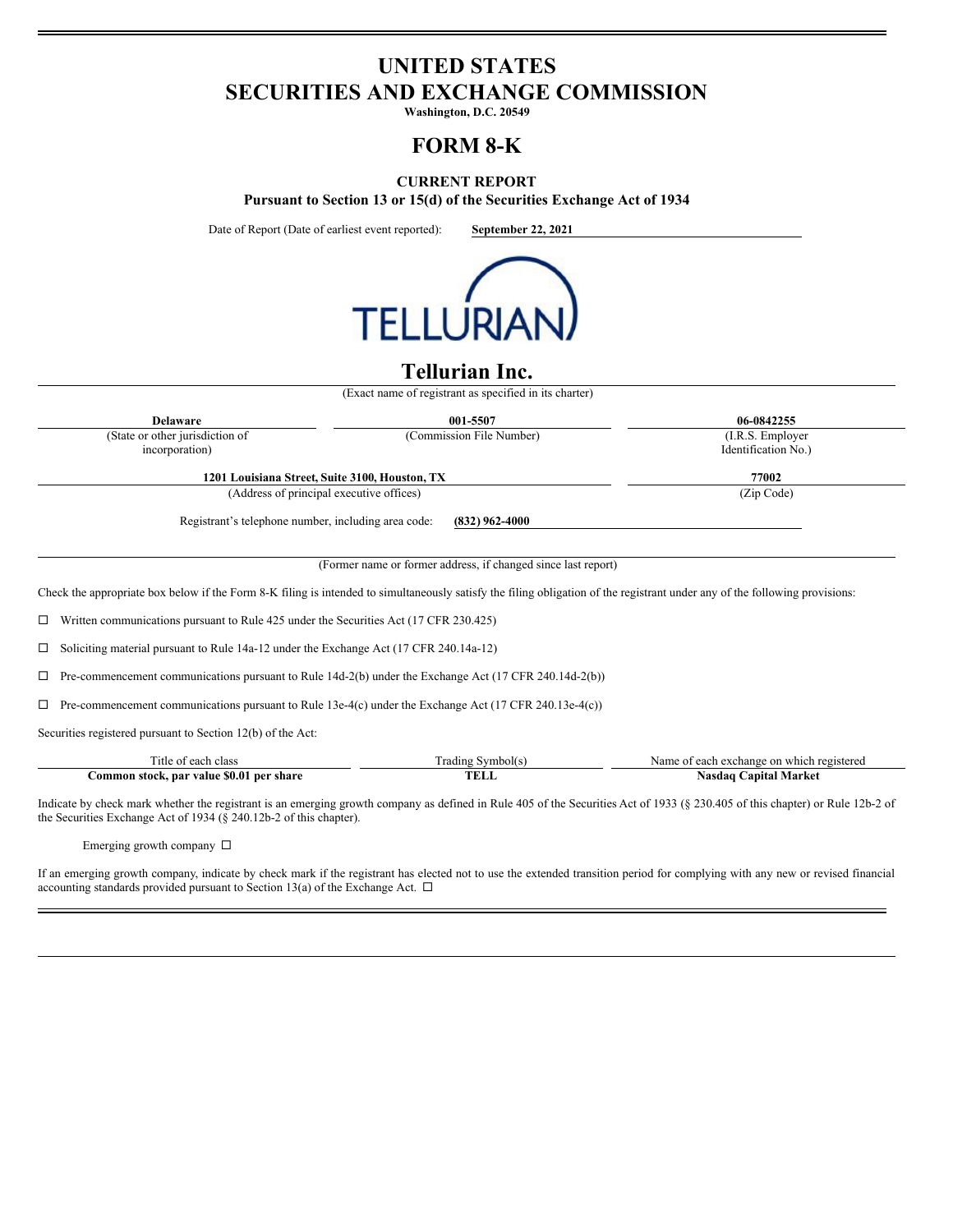### Item 5.02 Departure of Directors or Certain Officers; Election of Directors; Appointment of Certain Officers; Compensatory Arrangements of Certain Officers.

On September 22, 2021, the board of directors (the "**Board**") of Tellurian Inc. (the "**Company**") appointed James Bennett as a director of the Company. No family relationships exist between Mr. Bennett and any of the Company's directors and executive officers. There are no transactions in which the Company is or was a participant and in which Mr. Bennett has a material interest subject to disclosure under Item 404(a) of Regulation S-K. Mr. Bennett is expected to enter into the Company's standard form of director indemnification agreement. The Board appointed Mr. Bennett to serve on the Audit Committee of the Board. Mr. Bennett was awarded shares of restricted stock consistent with the Company's existing director compensation policy.

#### **Item 7.01 Regulation FD Disclosure.**

Also on September 22, 2021, the Company issued a press release regarding the appointment of Mr. Bennett as a director of the Company. A copy of the press release is furnished as Exhibit 99.1 hereto and is incorporated herein by reference.

The information set forth in this Item 7.01, including the information set forth in Exhibit 99.1, is being furnished and shall not be deemed "filed" for purposes of Section 18 of the Securities Exchange Act of 1934, as amended (the "Exchange Act"), nor shall it be deemed incorporated by reference in any filing under the Securities Act of 1933, as amended, or the Exchange Act, except as shall be expressly set forth by specific reference in such a filing.

### **Item 9.01 Financial Statements and Exhibits.**

| (d)            | Exhibits.                                                                                                                          |
|----------------|------------------------------------------------------------------------------------------------------------------------------------|
| Exhibit<br>No. | <b>Description</b>                                                                                                                 |
| 99.1           | Press Release, dated as of September 22, 2021                                                                                      |
| 104            | Cover Page Interactive Data File – the cover page XBRL tags are embedded within the Inline XBRL document (included as Exhibit 101) |

### **SIGNATURES**

Pursuant to the requirements of the Securities Exchange Act of 1934, the registrant has duly caused this report to be signed on its behalf by the undersigned hereunto duly authorized.

## **TELLURIAN INC.**

| By:   | /s/ L. Kian Granmayeh |
|-------|-----------------------|
| Name: | L. Kian Granmayeh     |

Title: Executive Vice President and Chief Financial Officer

Date: September 22, 2021